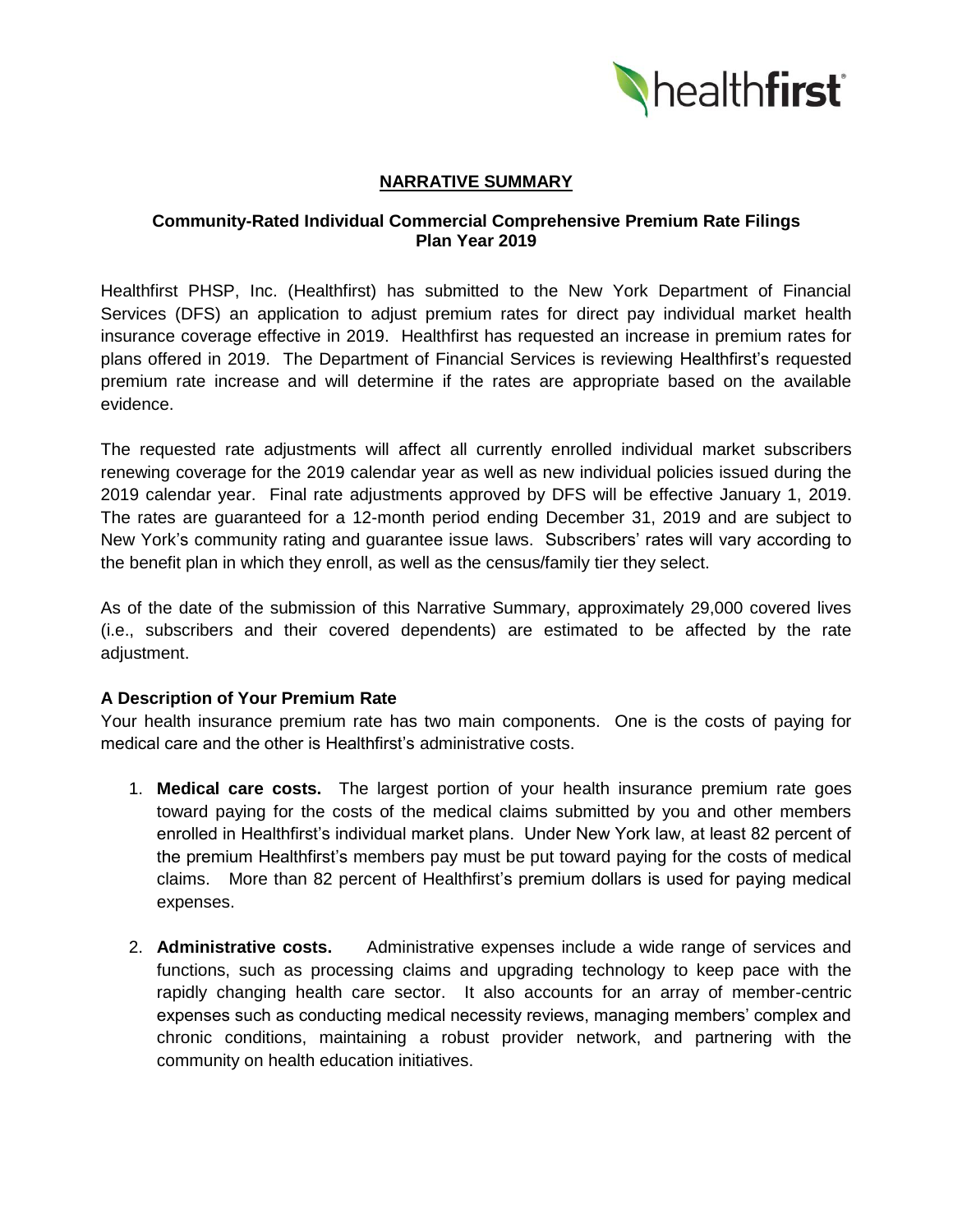Healthfirst takes a meaningful and evidence-based approach to determining how much of a rate adjustment to request from DFS.

# **Your Rate Adjustment Explained**

Healthfirst is applying for a rate adjustment to account for marketplace trends and to reflect actual and anticipated claims costs. While several market forces continue to drive health care costs higher more generally, Healthfirst continues to strengthen the effectiveness of its care management and quality improvement programs and robust network.

Healthfirst is requesting a higher rate for 2019 because several market forces continue to drive health care costs higher. These forces include:

- Cost increases for inpatient hospital, outpatient hospital, and physician services
- Cost increases for prescription drugs, including the increased use of expensive specialty prescriptions.
- The repeal of the tax penalty for failure to comply with the federal individual mandate

Healthfirst is requesting increases by benefit plan, for both New York City and Long Island, which are summarized in the table below.

| <b>Plan Name</b>                                                                  | <b>Requested Increase</b> |
|-----------------------------------------------------------------------------------|---------------------------|
| <b>Healthfirst Platinum Leaf</b><br>&<br><b>Healthfirst Platinum Leaf Premier</b> | 21%                       |
| <b>Healthfirst Gold Leaf</b><br>&<br><b>Healthfirst Gold Leaf Premier</b>         | 21%                       |
| <b>Healthfirst Silver Leaf</b><br>&<br><b>Healthfirst Silver Leaf Premier</b>     | 15%                       |
| <b>Healthfirst Bronze Leaf</b><br>&<br><b>Healthfirst Bronze Leaf Premier</b>     | 6%                        |
| <b>Healthfirst Green Leaf</b>                                                     | 5%                        |

## **Final Rate Adjustment**